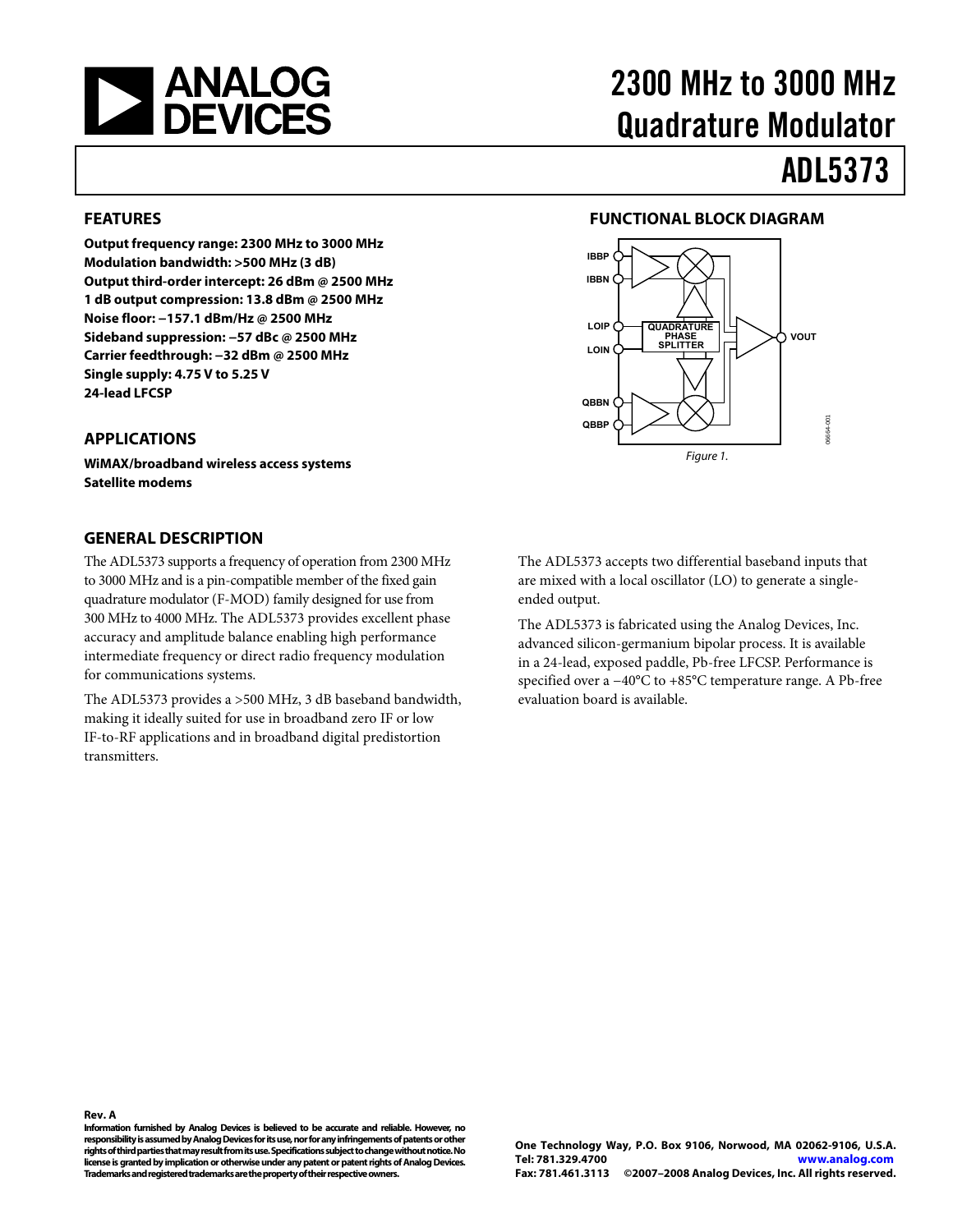## <span id="page-1-0"></span>**TABLE OF CONTENTS**

#### **REVISION HISTORY**

| Changes to Figure 3, Figure 4, and Figure 6 to Figure 8 7 |  |
|-----------------------------------------------------------|--|
|                                                           |  |
|                                                           |  |
|                                                           |  |
| Changes to Optimization Section and Figure 27  13         |  |
|                                                           |  |
| Changes to WiMAX Operation Section and Figure 36 16       |  |
|                                                           |  |
|                                                           |  |
|                                                           |  |

6/07-Revision 0: Initial Version

| Using the AD9779 Auxiliary DAC for Carrier Feedthrough |  |
|--------------------------------------------------------|--|
|                                                        |  |
|                                                        |  |
|                                                        |  |
|                                                        |  |
|                                                        |  |
|                                                        |  |
|                                                        |  |
|                                                        |  |
|                                                        |  |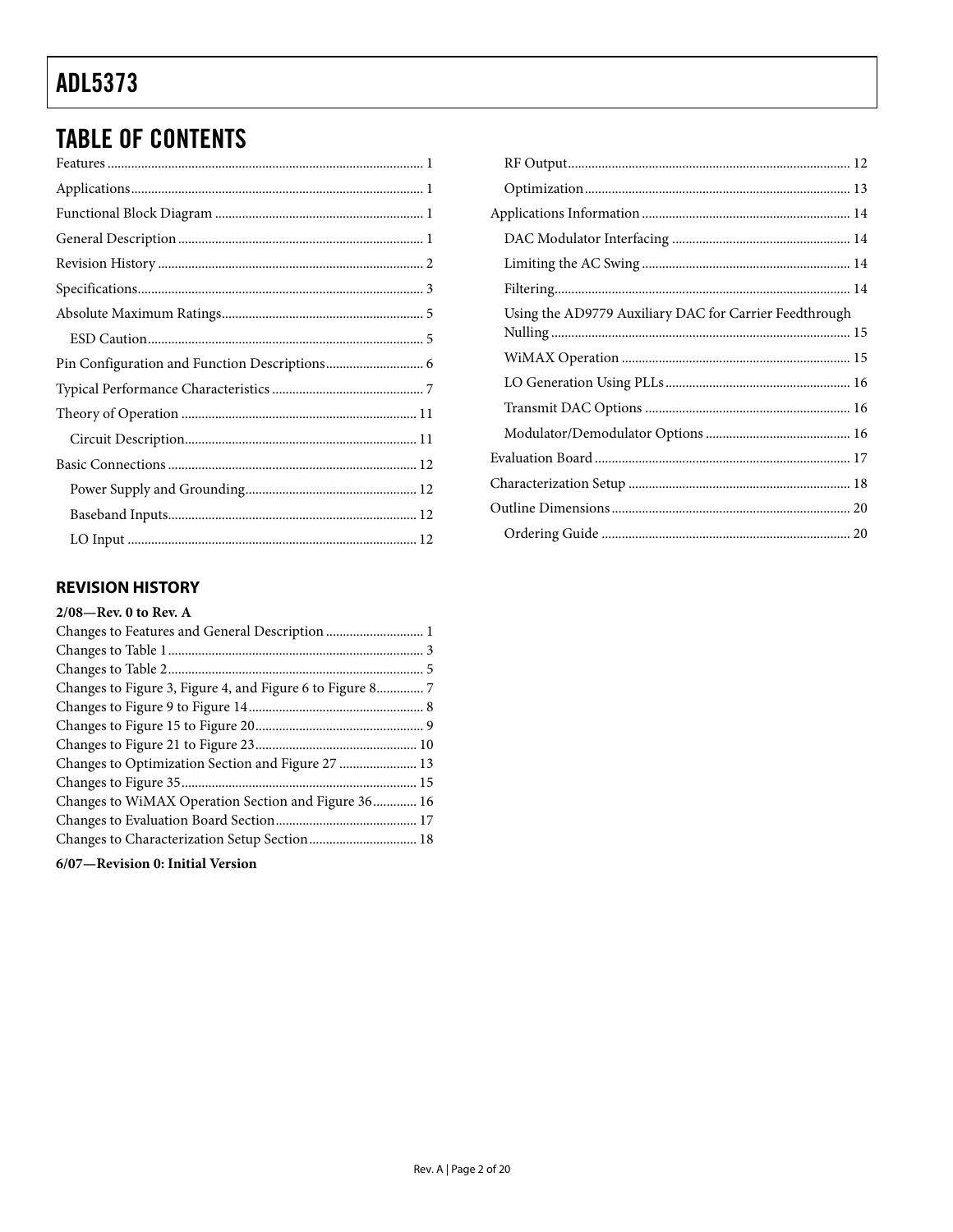### <span id="page-2-0"></span>**SPECIFICATIONS**

 $V_s = 5$  V,  $T_A = 25^{\circ}\text{C}$ ,  $\text{LO} = 0$  dBm<sup>[1](#page-3-0)</sup>, baseband I/Q amplitude = 1.4 V p-p differential sine waves in quadrature with a 500 mV dc bias, baseband I/Q frequency ( $f_{BB}$ ) = 1 MHz, unless otherwise noted.

| Table 1.                    |                                                                                                                             |      |            |            |             |
|-----------------------------|-----------------------------------------------------------------------------------------------------------------------------|------|------------|------------|-------------|
| <b>Parameter</b>            | <b>Conditions</b>                                                                                                           | Min  | <b>Typ</b> | Max        | <b>Unit</b> |
| OPERATING FREQUENCY RANGE   | Low frequency<br>2300                                                                                                       |      |            | <b>MHz</b> |             |
|                             | High frequency                                                                                                              |      | 3000       |            | MHz         |
| $LO = 2300 MHz$             |                                                                                                                             |      |            |            |             |
| <b>Output Power</b>         | $V_{IQ} = 1.4 V p-p$ differential                                                                                           |      | 4.2        |            | dBm         |
| Output P1dB                 |                                                                                                                             |      | 11.0       |            | dBm         |
| Carrier Feedthrough         |                                                                                                                             |      | $-35$      |            | dBm         |
| Sideband Suppression        |                                                                                                                             |      | $-57$      |            | dBc         |
| <b>Ouadrature Error</b>     |                                                                                                                             |      | < 0.2      |            | Degrees     |
| I/Q Amplitude Balance       |                                                                                                                             |      | 0.06       |            | dB          |
| Second Harmonic             | $P_{\text{OUT}} - P(f_{\text{LO}} \pm (2 \times f_{\text{BB}}))$ , $P_{\text{OUT}} = 4.6$ dBm                               |      | $-58$      |            | dBc         |
| <b>Third Harmonic</b>       | $P_{\text{OUT}} - P(f_{\text{LO}} \pm (3 \times f_{\text{BB}}))$ , $P_{\text{OUT}} = 4.6$ dBm                               |      | $-49$      |            | dBc         |
| Output IP2                  | $f1_{BB} = 3.5$ MHz, $f2_{BB} = 4.5$ MHz, $P_{OUT} = -1.5$ dBm per tone                                                     |      | 56         |            | dBm         |
| Output IP3                  | $f1_{BB} = 3.5$ MHz, $f2_{BB} = 4.5$ MHz, $P_{OUT} = -1.5$ dBm per tone                                                     |      | 25         |            | dBm         |
| WiMAX 802.16e               | 10 MHz carrier bandwidth (1024 subcarriers), 64 QAM signal,                                                                 |      | $-158.6$   |            | dBm/Hz      |
|                             | 30 MHz carrier offset, Pour = -10 dBm, PLo = 0 dBm                                                                          |      |            |            |             |
| $LO = 2500 MHz$             |                                                                                                                             |      |            |            |             |
| <b>Output Power</b>         | $V_{IQ} = 1.4 V p-p$ differential                                                                                           |      | 7.1        |            | dBm         |
| Output P1dB                 |                                                                                                                             |      | 13.8       |            | dBm         |
| Carrier Feedthrough         |                                                                                                                             |      | $-32$      |            | dBm         |
| Sideband Suppression        |                                                                                                                             |      | $-57$      |            | dBc         |
| <b>Ouadrature Error</b>     |                                                                                                                             |      | 0.3        |            | Degrees     |
| I/Q Amplitude Balance       |                                                                                                                             |      | 0.06       |            | dB          |
| <b>Second Harmonic</b>      | $P_{\text{OUT}} - P(f_{\text{LO}} \pm (2 \times f_{\text{BB}}))$ , $P_{\text{OUT}} = 7.1$ dBm                               |      | $-57$      |            | dBc         |
| <b>Third Harmonic</b>       | $P_{\text{OUT}} - P(f_{\text{LO}} \pm (3 \times f_{\text{BB}}))$ , $P_{\text{OUT}} = 7.1$ dBm                               |      | $-47$      |            | dBc         |
| Output IP2                  | $f1_{BB} = 3.5$ MHz, $f2_{BB} = 4.5$ MHz, $P_{OUT} = 1.1$ dBm per tone                                                      |      | 58         |            | dBm         |
| Output IP3                  | $f1_{BB} = 3.5$ MHz, $f2_{BB} = 4.5$ MHz, $P_{OUT} = 1.1$ dBm per tone                                                      |      | 26         |            | dBm         |
| Noise Floor                 | I/Q inputs = 0 V differential with a 500 mV common-mode bias,<br>20 MHz carrier offset                                      |      | $-157.1$   |            | dBm/Hz      |
| WiMAX 802.16e               | 10 MHz carrier bandwidth (1024 subcarriers), 64 QAM signal,<br>30 MHz carrier offset, $P_{OUT} = -10$ dBm, $P_{LO} = 0$ dBm |      | $-157.4$   |            | dBm/Hz      |
| $LO = 2700 MHz$             |                                                                                                                             |      |            |            |             |
| <b>Output Power</b>         | $V_{IQ} = 1.4 V p-p$ differential                                                                                           |      | 7.7        |            | dBm         |
| Output P1dB                 |                                                                                                                             |      | 13.8       |            | dBm         |
| Carrier Feedthrough         |                                                                                                                             |      | $-33$      |            | dBm         |
| Sideband Suppression        |                                                                                                                             |      | $-54$      |            | dBc         |
| Quadrature Error            |                                                                                                                             |      | < 0.2      |            | Degrees     |
| I/Q Amplitude Balance       |                                                                                                                             |      | 0.07       |            | dB          |
| Second Harmonic             | $P_{\text{OUT}} - P(f_{\text{LO}} \pm (2 \times f_{\text{BB}}))$ , $P_{\text{OUT}} = 7.7$ dBm                               |      | $-55$      |            | dBc         |
| <b>Third Harmonic</b>       | $P_{\text{OUT}} - P(f_{\text{LO}} \pm (3 \times f_{\text{BB}}))$ , $P_{\text{OUT}} = 7.7$ dBm                               |      | $-47$      |            | dBc         |
| Output IP2                  | $f1_{BB} = 3.5$ MHz, $f2_{BB} = 4.5$ MHz, $P_{OUT} = 1.6$ dBm per tone                                                      |      | 57         |            | dBm         |
| Output IP3                  | $f1_{BB} = 3.5$ MHz, $f2_{BB} = 4.5$ MHz, $P_{OUT} = 1.6$ dBm per tone                                                      |      | 25         |            | dBm         |
| WiMAX 802.16e               | 10 MHz carrier bandwidth (1024 subcarriers), 64 QAM signal,<br>$-155.3$                                                     |      |            | dBm/Hz     |             |
|                             | 30 MHz carrier offset, $P_{\text{OUT}} = -10$ dBm, $P_{\text{LO}} = 0$ dBm                                                  |      |            |            |             |
| LO INPUTS                   |                                                                                                                             |      |            |            |             |
| LO Drive Level <sup>1</sup> | Characterization performed at typical level                                                                                 | $-6$ | 0          | $+6$       | dBm         |
| Input Return Loss           | See Figure 9 for a plot of return loss vs. frequency                                                                        |      | $-6$       |            | dB          |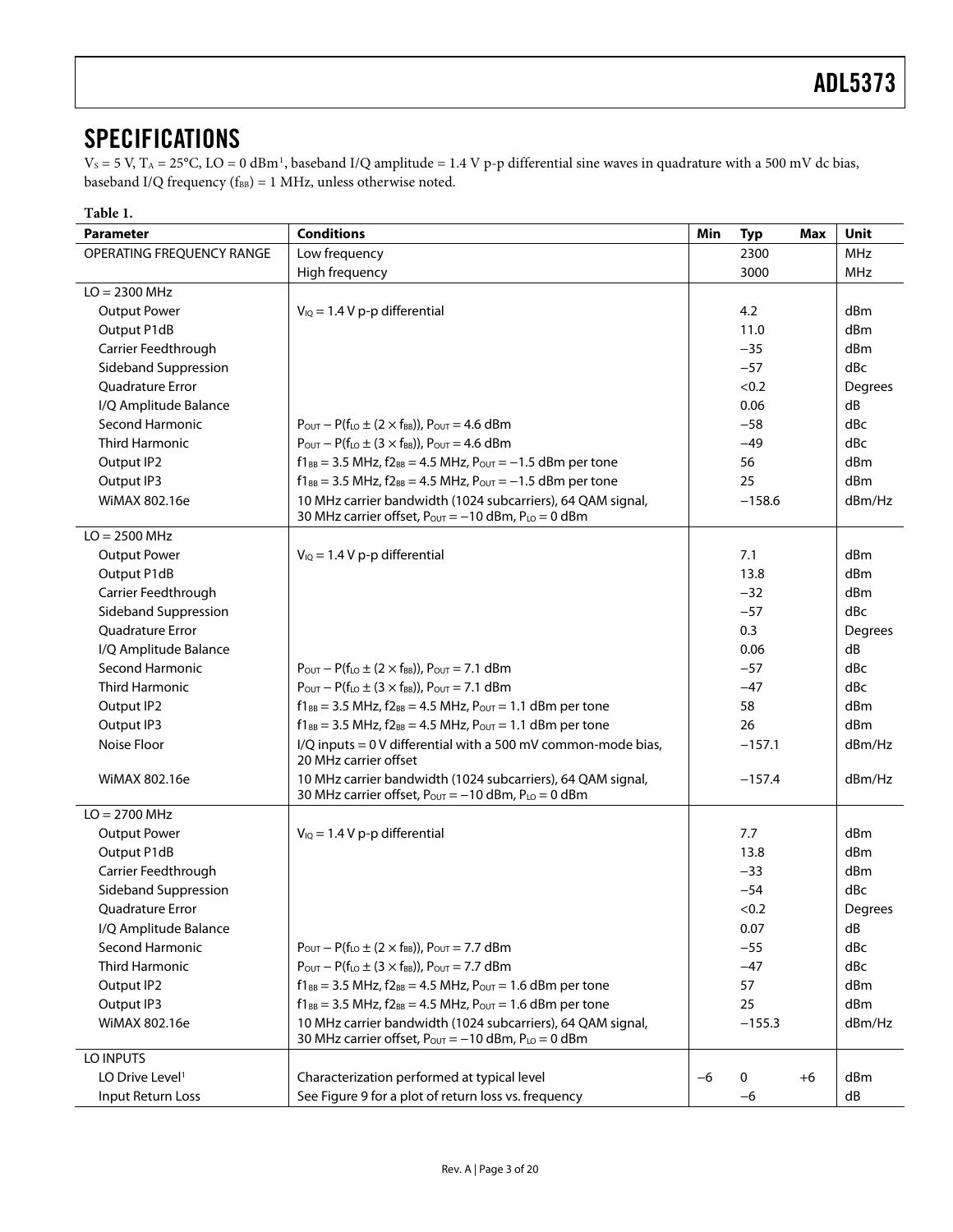<span id="page-3-0"></span>

| <b>Parameter</b>             | <b>Conditions</b>                                                          | Min  | <b>Typ</b> | Max  | <b>Unit</b>    |
|------------------------------|----------------------------------------------------------------------------|------|------------|------|----------------|
| <b>BASEBAND INPUTS</b>       | Pin IBBP, Pin IBBN, Pin QBBP, Pin QBBN                                     |      |            |      |                |
| l and Q Input Bias Level     |                                                                            |      | 500        |      | mV             |
| Input Bias Current           | Current sourcing from each baseband input with a bias of<br>500 mV d $c^2$ |      | 45         |      | μA             |
| Input Offset Current         |                                                                            |      | 0.1        |      | μA             |
| Differential Input Impedance | $f_{RR} = 1 \text{ MHz}$                                                   |      | 40   1.5   |      | $k\Omega$   pF |
| Bandwidth                    | $LO = 2500$ MHz, baseband input = 700 mV p-p sine wave on<br>500 mV dc     |      |            |      |                |
| 0.1 dB                       |                                                                            |      | 70         |      | <b>MHz</b>     |
| 1 dB                         |                                                                            |      | 350        |      | <b>MHz</b>     |
| <b>POWER SUPPLIES</b>        | Pin VPS1 and Pin VPS2                                                      |      |            |      |                |
| Voltage                      |                                                                            | 4.75 |            | 5.25 | $\vee$         |
| <b>Supply Current</b>        |                                                                            |      | 174        |      | mA             |

<sup>1</sup> Driven through Johanson Technology balun (Model 2450BL15B050)<br><sup>2</sup> Se[e V-to-I Converter section](#page-10-1) for architecture information.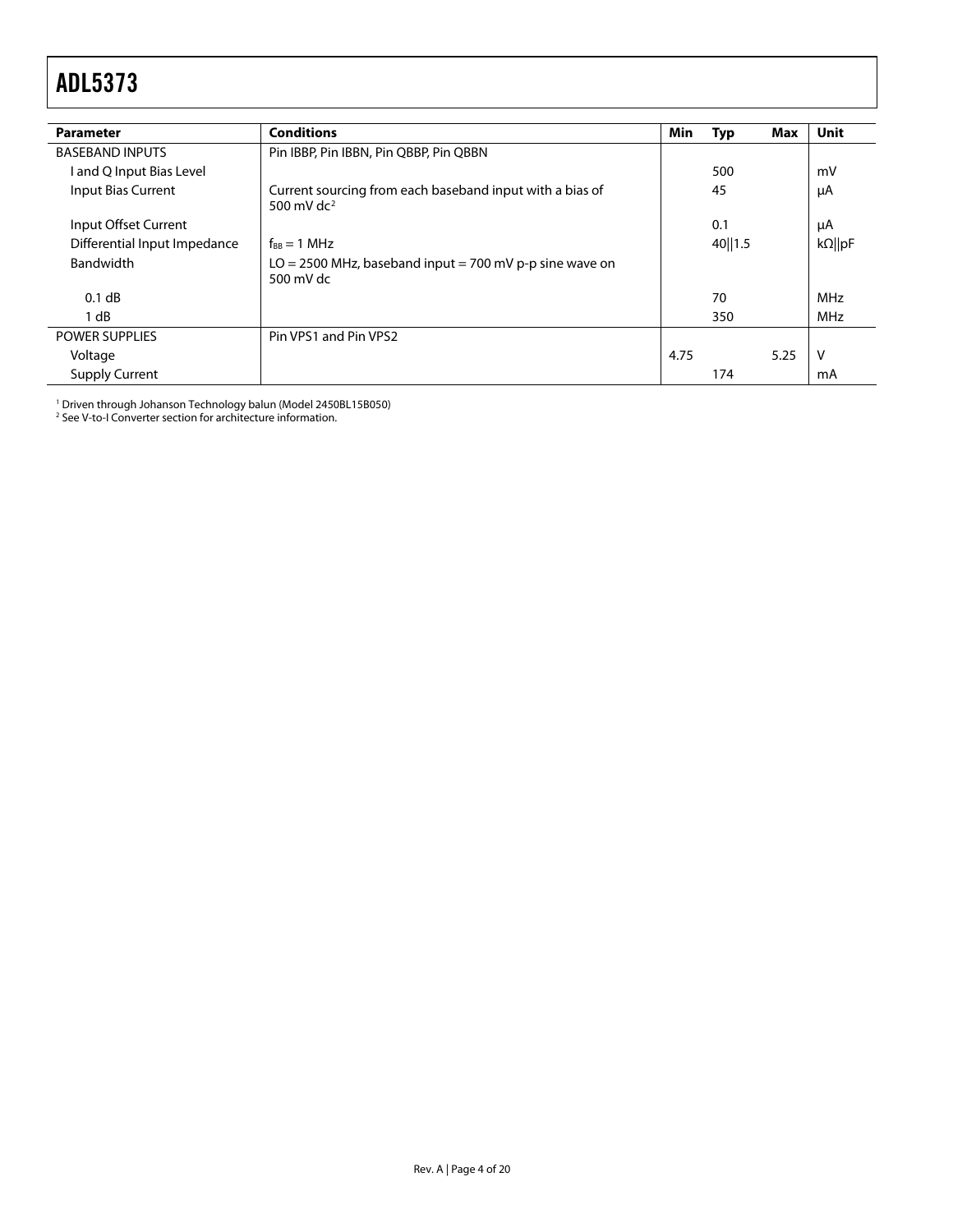### <span id="page-4-0"></span>ABSOLUTE MAXIMUM RATINGS

#### **Table 2.**

| <b>Parameter</b>                             | Rating                               |
|----------------------------------------------|--------------------------------------|
| Supply Voltage VPSx                          | 5.5V                                 |
| IBBP, IBBN, QBBP, and QBBN                   | $0V$ to $2V$                         |
| LOIP and LOIN                                | 13 dBm                               |
| Internal Power Dissipation                   | 1119 mW                              |
| $\theta_{JA}$ (Exposed Paddle Soldered Down) | $54^{\circ}$ C/W                     |
| <b>Maximum Junction Temperature</b>          | $150^{\circ}$ C                      |
| <b>Operating Temperature Range</b>           | $-40^{\circ}$ C to $+85^{\circ}$ C   |
| Storage Temperature Range                    | $-65^{\circ}$ C to +150 $^{\circ}$ C |

Stresses above those listed under Absolute Maximum Ratings may cause permanent damage to the device. This is a stress rating only; functional operation of the device at these or any other conditions above those indicated in the operational section of this specification is not implied. Exposure to absolute maximum rating conditions for extended periods may affect device reliability.

#### **ESD CAUTION**



ESD (electrostatic discharge) sensitive device. Charged devices and circuit boards can discharge<br>without detection. Although this product features patented or proprietary protection circuitry, damage may occur on devices subjected to high energy ESD. Therefore, proper ESD precautions should be taken to avoid performance degradation or loss of functionality.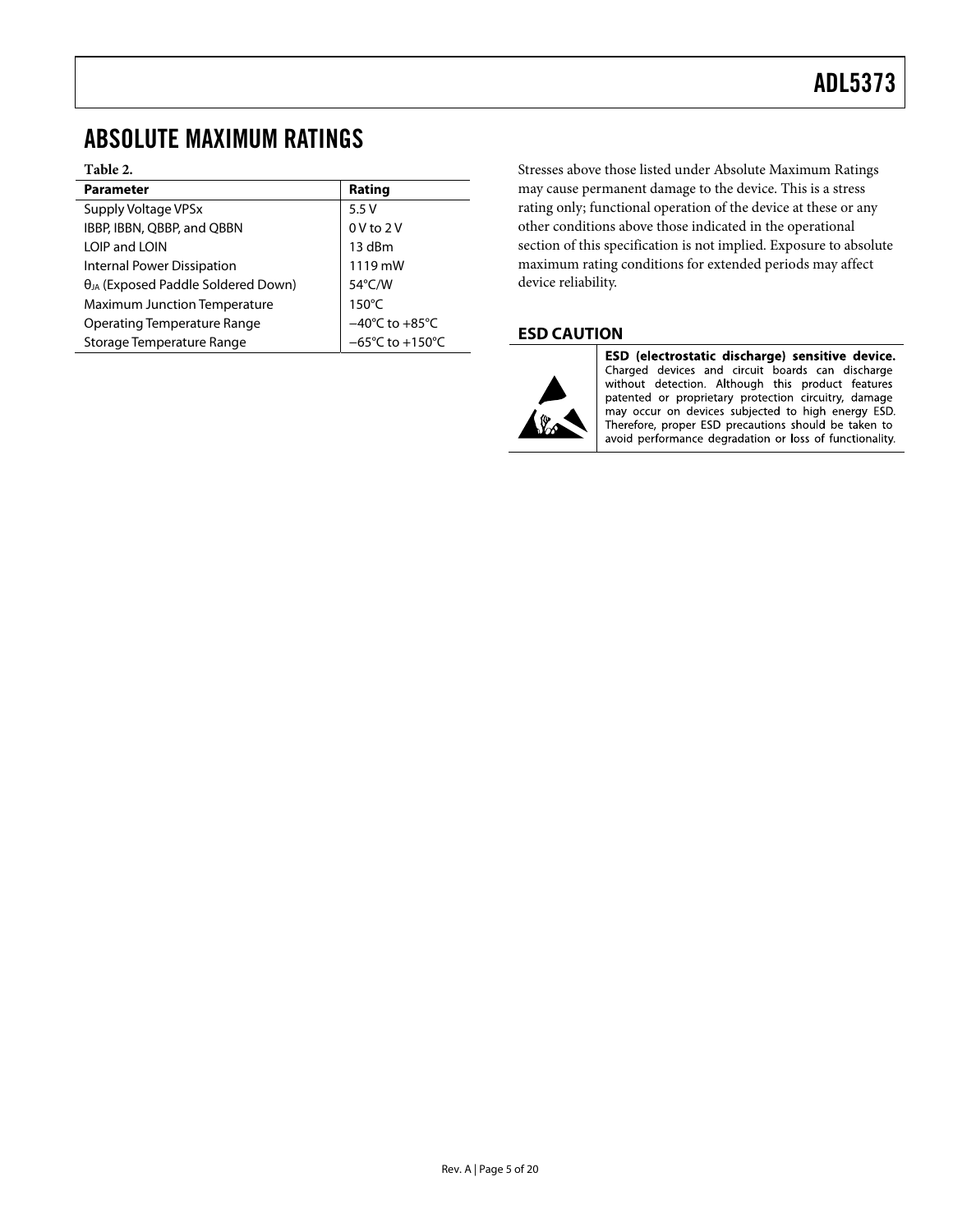### <span id="page-5-0"></span>PIN CONFIGURATION AND FUNCTION DESCRIPTIONS



#### **Table 3. Pin Function Descriptions**

| Pin No.                   | <b>Mnemonic</b>        | <b>Description</b>                                                                                                                                                                                                                                                                                                                                                                     |
|---------------------------|------------------------|----------------------------------------------------------------------------------------------------------------------------------------------------------------------------------------------------------------------------------------------------------------------------------------------------------------------------------------------------------------------------------------|
| 1, 2, 7, 10 to 12, 21, 22 | COM1 to COM4           | Input Common Pins. Connect to ground plane via a low impedance path.                                                                                                                                                                                                                                                                                                                   |
| 3 to 6, 14 to 18          | VPS1 to VPS5           | Positive Supply Voltage Pins. All pins should be connected to the same supply (V <sub>S</sub> ). To<br>ensure adequate external bypassing, connect 0.1 µF capacitors between each pin and<br>ground. Adjacent power supply pins of the same name can share one capacitor (see<br>Figure 25).                                                                                           |
| 8, 9                      | LOIP, LOIN             | 50 $\Omega$ Differential Local Oscillator Input. Internally dc-biased. Pins must be ac-coupled.<br>See Figure 8 for LO input impedance.                                                                                                                                                                                                                                                |
| 13                        | <b>VOUT</b>            | Device Output. Single-ended RF output. Pin should be ac-coupled to the load. The<br>output is ground referenced.                                                                                                                                                                                                                                                                       |
| 19, 20, 23, 24            | IBBP, IBBN, QBBN, QBBP | Differential In-Phase and Quadrature Baseband Inputs. These high impedance inputs<br>must be dc-biased to 500 mV dc and must be driven from a low impedance source.<br>Nominal characterized ac signal swing is 700 mV p-p on each pin. This results in a<br>differential drive of 1.4 V p-p with a 500 mV dc bias. These inputs are not self-biased and<br>must be externally biased. |
|                           | <b>Exposed Paddle</b>  | Connect to the ground plane via a low impedance path.                                                                                                                                                                                                                                                                                                                                  |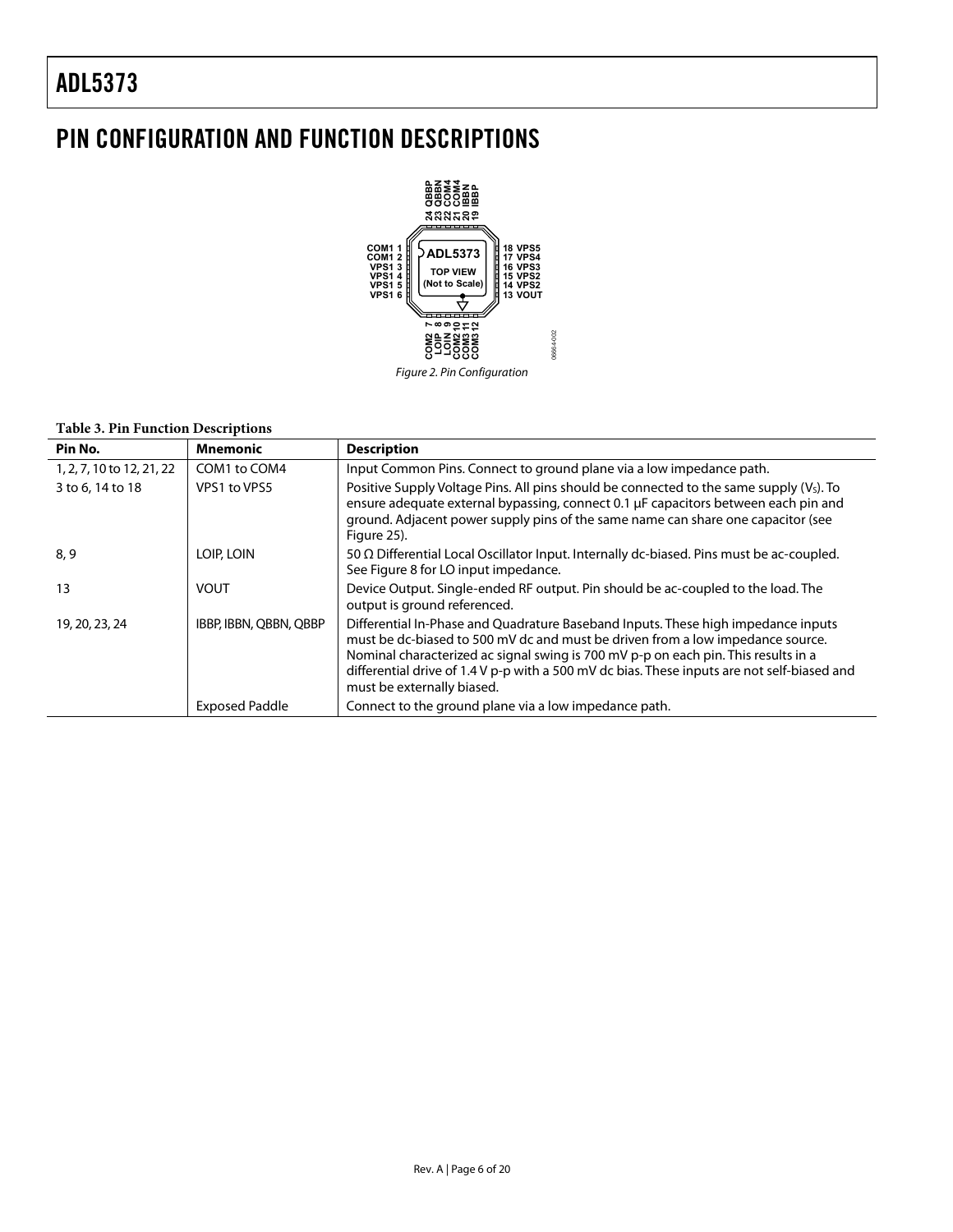### <span id="page-6-0"></span>TYPICAL PERFORMANCE CHARACTERISTICS

 $V_S = 5$  V,  $T_A = 25$ °C, LO = 0 dBm, baseband I/Q amplitude = 1.4 V p-p differential sine waves in quadrature with a 500 mV dc bias, baseband I/Q frequency ( $f_{BB}$ ) = 1 MHz, unless otherwise noted.



<span id="page-6-1"></span>



Figure 6. SSB Output P1dB Compression Point (OP1dB) vs.  $f_{LO}$  and Temperature



Figure 7. SSB Output P1dB Compression Point (OP1dB) vs.  $f_{LO}$  and Supply



Figure 8. Smith Chart of LOIP (LOIN AC-Coupled to Ground) S11 and VOUT S22 (f<sub>LO</sub> from 2300 MHz to 3000 MHz)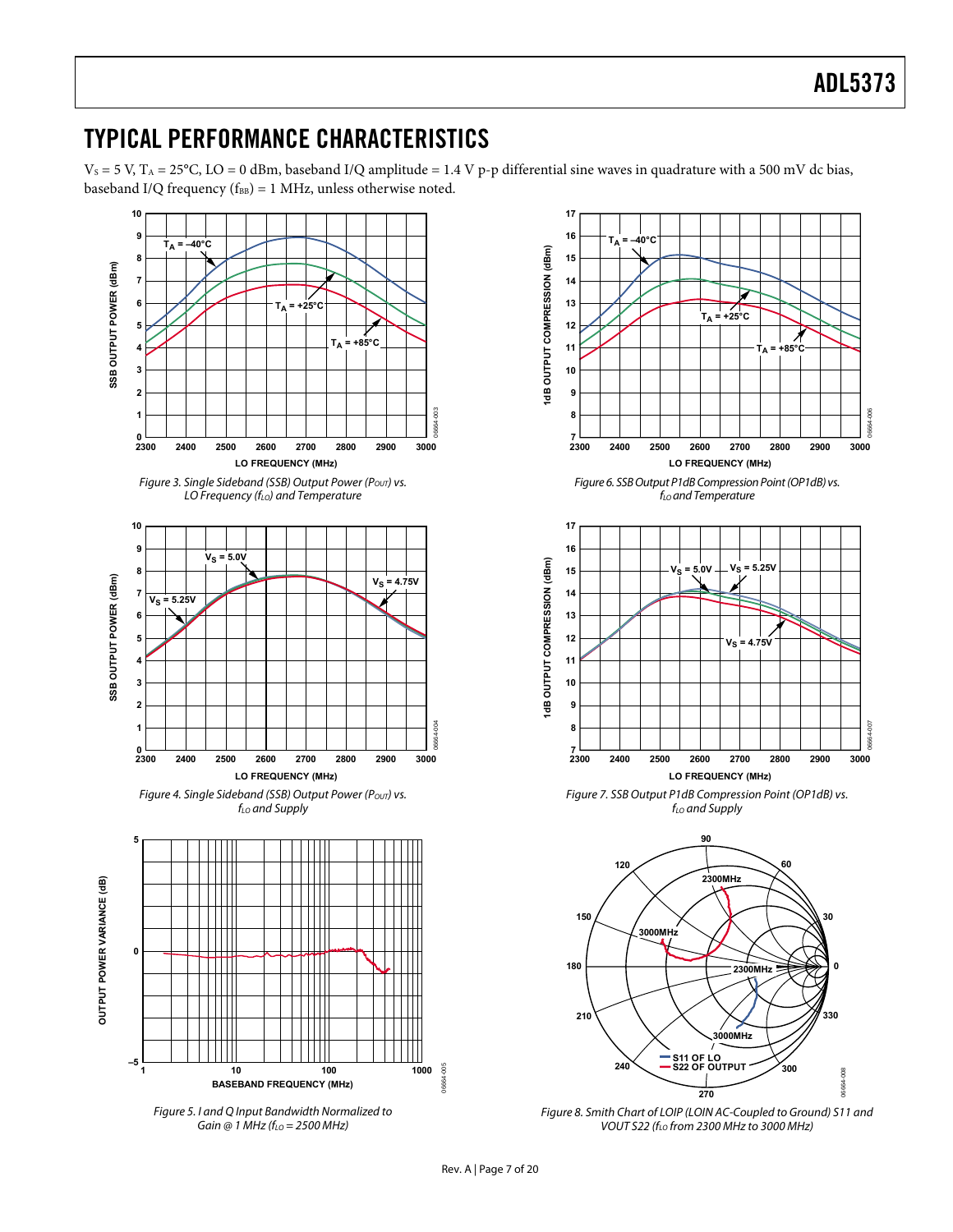

<span id="page-7-0"></span>







Figure 11. Carrier Feedthrough vs.  $f_{LO}$  and Temperature after Nulling at 25°C; Multiple Devices Shown



Figure 12. Sideband Suppression vs.  $f_{LO}$  and Temperature; Multiple Devices Shown



Figure 13. Sideband Suppression vs. f<sub>LO</sub> and Temperature after Nulling at 25°C; Multiple Devices Shown



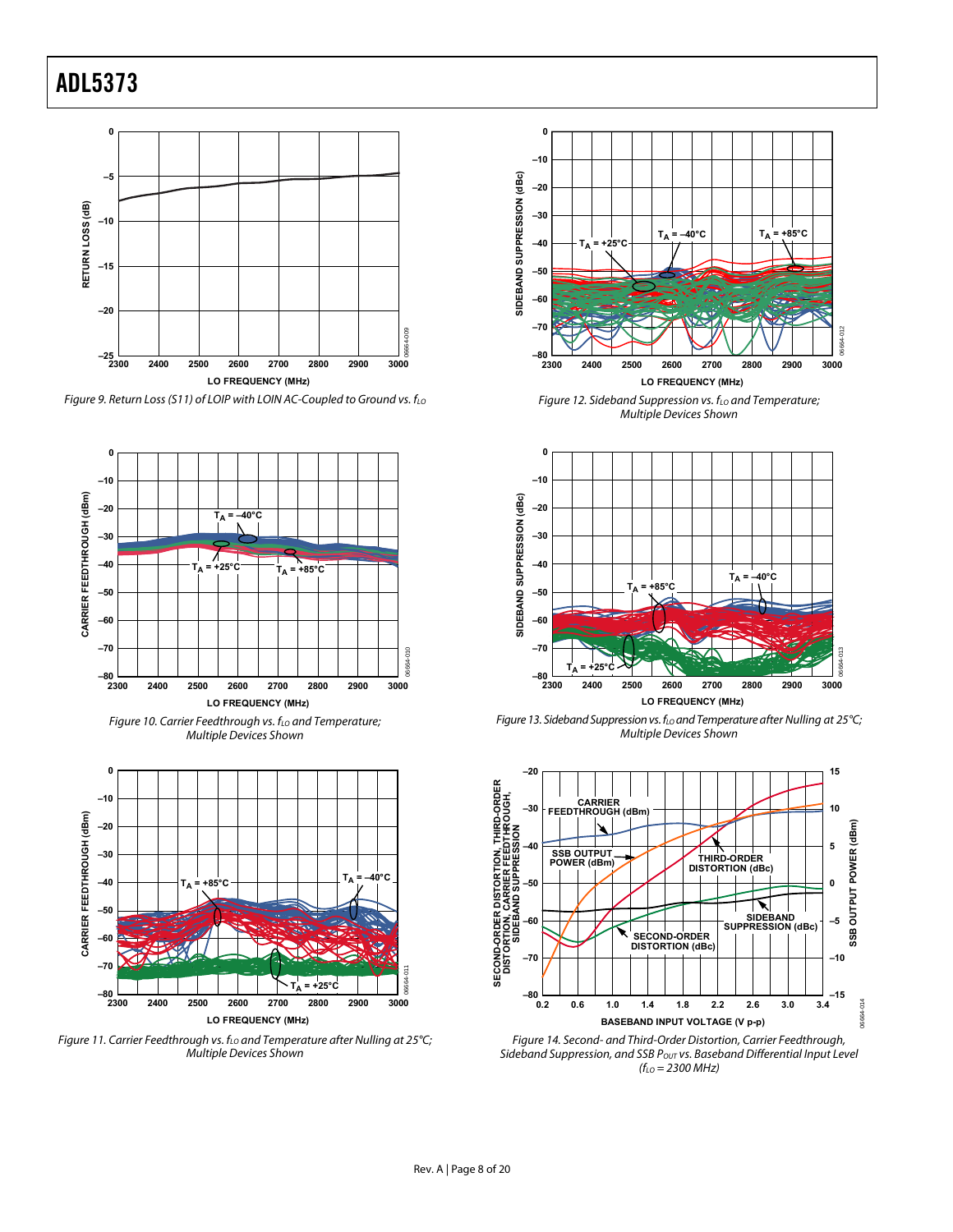





Figure 16. Second- and Third-Order Distortion vs.  $f_{LO}$  and Temperature (Baseband I/Q Amplitude =  $1.4$  V p-p Differential)



<span id="page-8-0"></span>Figure 17. Second-Order Distortion, Carrier Feedthrough, and Sideband Suppression vs.  $f_{BB}$  ( $f_{LO}$  = 2500 MHz)









Figure 20. Second- and Third-Order Distortion, Carrier Feedthrough, Sideband Suppression, and SSB Pout vs. LO Amplitude ( $f_{LO}$  = 2300 MHz)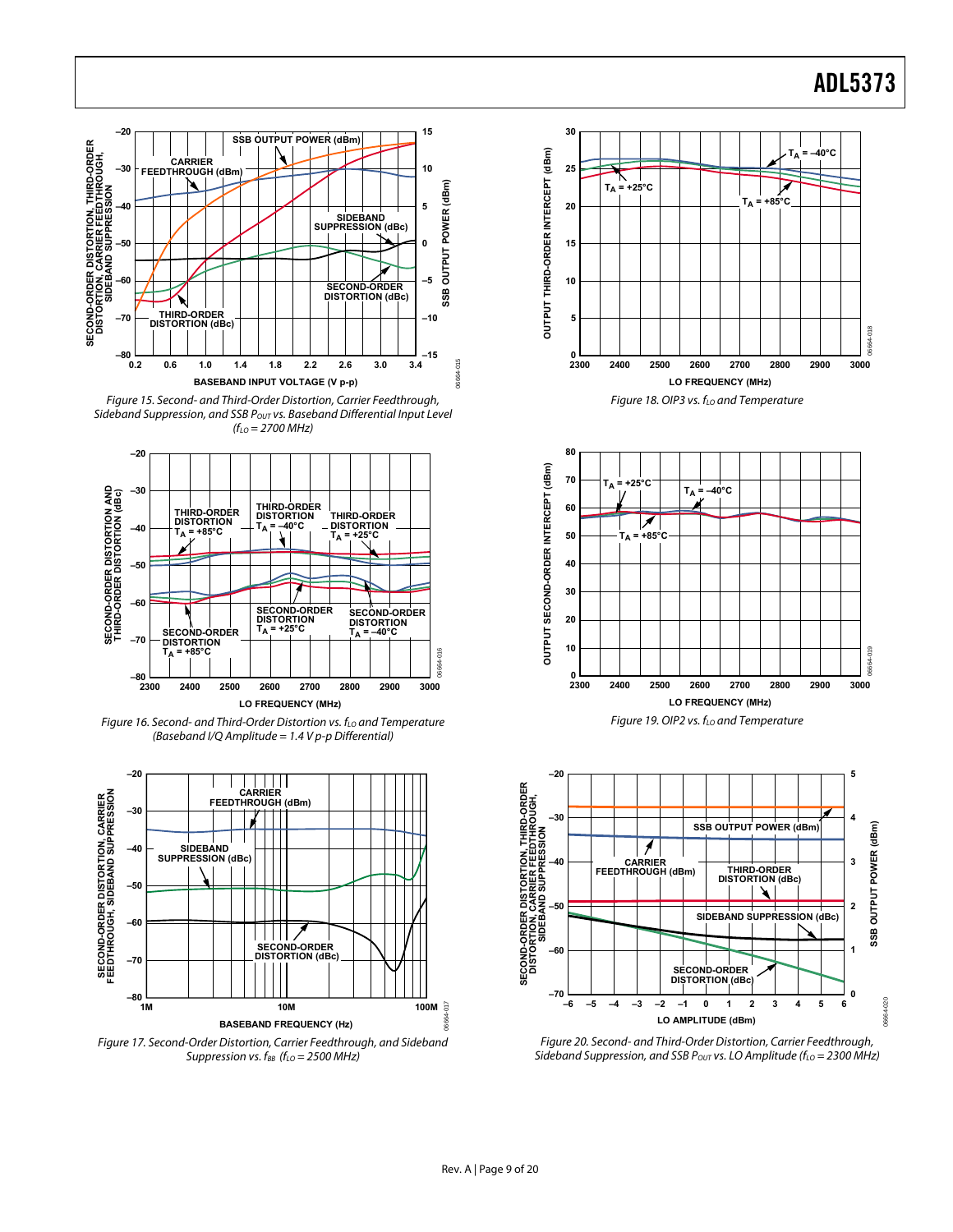

<span id="page-9-0"></span>Figure 21. Second- and Third-Order Distortion, Carrier Feedthrough, Sideband Suppression, and SSB Pout vs. LO Amplitude ( $f_{LO}$  = 2700 MHz)



Figure 22. Power Supply Current vs. Temperature



Figure 23. 20 MHz Offset Noise Floor Distribution at  $f_{LO} = 2500$  MHz (I/Q Amplitude =  $0$  mV p-p with 500 mV dc Bias)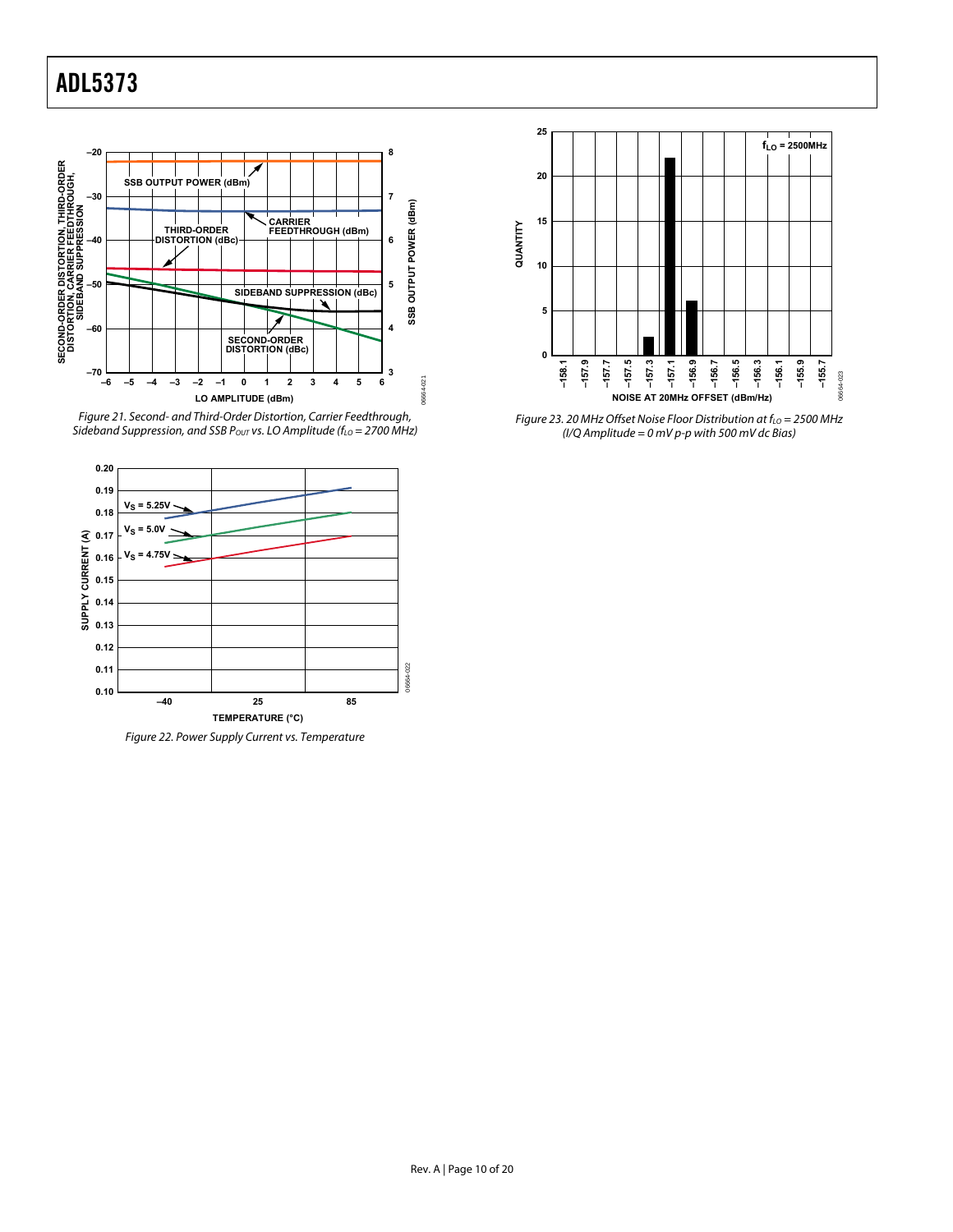### <span id="page-10-1"></span><span id="page-10-0"></span>THEORY OF OPERATION **CIRCUIT DESCRIPTION**

#### **Overview**

The ADL5373 can be divided into five circuit blocks: the LO interface, the baseband voltage-to-current (V-to-I) converter, the mixers, the differential-to-single-ended (D-to-S) stage, and the bias circuit. A detailed block diagram of the device is shown in [Figure 24](#page-10-2).



Figure 24. Block Diagram

<span id="page-10-2"></span>The LO interface generates two LO signals in quadrature. These signals are used to drive the mixers. The I and Q baseband input signals are converted to currents by the V-to-I stages, which then drive the two mixers. The outputs of these mixers combine to feed the output balun, which provides a single-ended output. The bias cell generates reference currents for the V-to-I stage.

#### **LO Interface**

The LO interface consists of a polyphase quadrature splitter followed by a limiting amplifier. The LO input impedance is set by the polyphase. For optimal performance, the LO should be driven differentially. Each quadrature LO signal then passes through a limiting amplifier that provides the mixer with a limited drive signal.

#### **V-to-I Converter**

The differential baseband inputs (QBBP, QBBN, IBBN, and IBBP) consist of the bases of the PNP transistors, which present a high impedance. The voltages applied to these pins drive the V-to-I stage that converts baseband voltages into currents. The differential output currents of the V-to-I stages feed each of their respective Gilbert cell mixers. The dc common-mode voltage at the baseband inputs sets the currents in the two mixer cores. Varying the baseband common-mode voltage influences the current in the mixer and affects overall modulator performance. The recommended dc voltage for the baseband common-mode voltage is 500 mV dc.

#### **Mixers**

The ADL5373 has two double balanced mixers: one for the in-phase channel (I-channel) and one for the quadrature channel (Q-channel). Both mixers are based on the Gilbert cell design of four cross-connected transistors. The output currents from the two mixers sum together into a load. The signal developed across this load is used to drive the D-to-S stage.

#### **D-to-S Stage**

The output D-to-S stage consists of an on-chip balun that converts the differential signal to a single-ended signal. The balun presents high impedance to the output (VOUT); therefore, a matching network may be needed at the output for optimal power transfer.

#### **Bias Circuit**

An on-chip band gap reference circuit is used to generate a proportional-to-absolute temperature (PTAT) reference current for the V-to-I stage.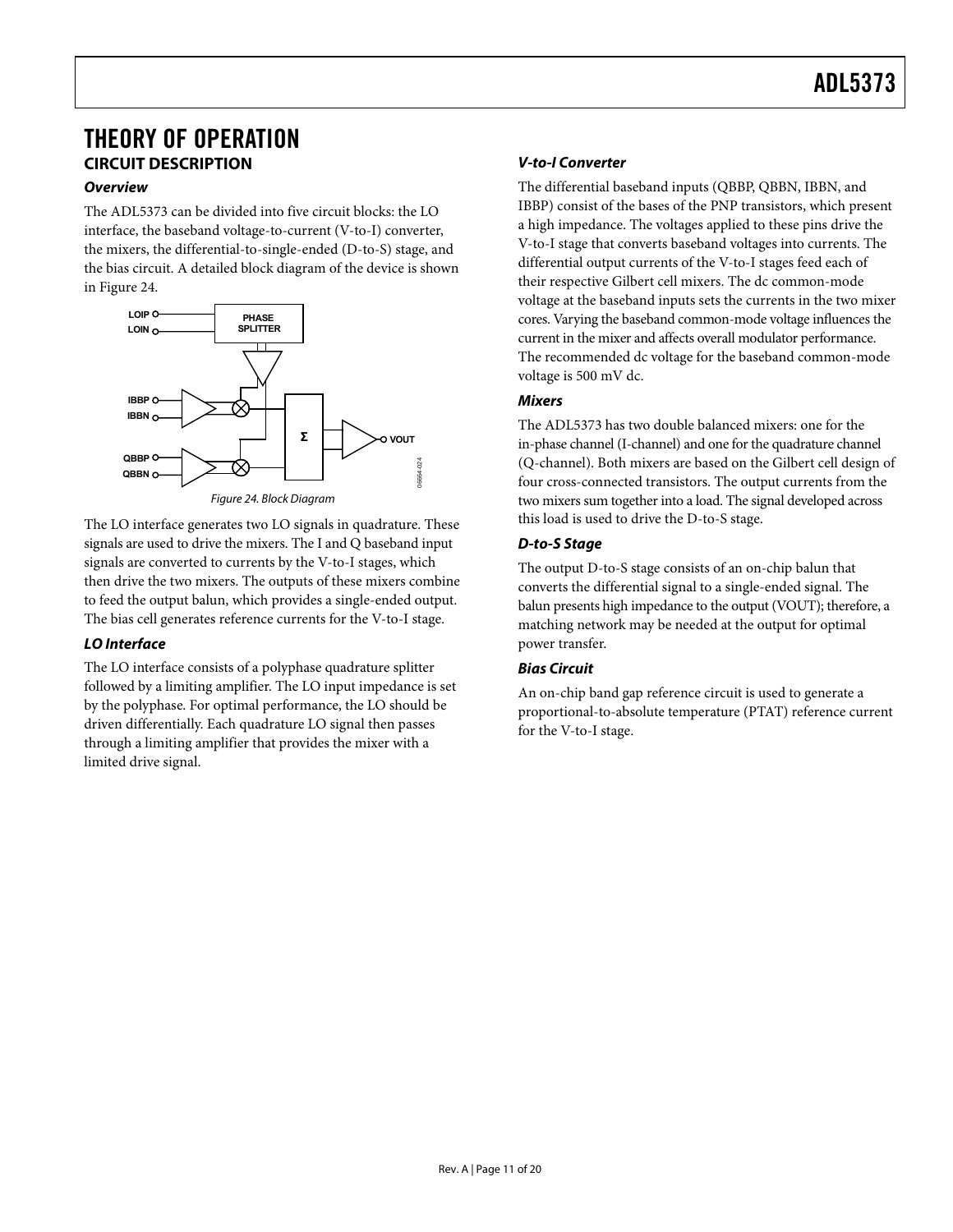### <span id="page-11-0"></span>BASIC CONNECTIONS

[Figure 25](#page-11-1) shows the basic connections for the ADL5373.



#### Figure 25. Basic Connections for the ADL5373

#### <span id="page-11-2"></span><span id="page-11-1"></span>**POWER SUPPLY AND GROUNDING**

All the VPS pins must be connected to the same 5 V source. Adjacent pins of the same name can be tied together and decoupled with a 0.1 μF capacitor. Locate these capacitors as close as possible to the device. The power supply can range between 4.75 V and 5.25 V.

The COM1, COM2, COM3, and COM4 pins should be tied to the same ground plane through low impedance paths. Solder the exposed paddle on the underside of the package to a low thermal and electrical impedance ground plane. If the ground plane spans multiple layers on the circuit board, they should be stitched together with nine vias under the exposed paddle. Application Note AN-772 describes the thermal and electrical grounding of the LFCSP in detail.

#### **BASEBAND INPUTS**

The baseband inputs QBBP, QBBN, IBBP, and IBBN must be driven from a differential source. Bias the nominal drive level of 1.4 V p-p differential (700 mV p-p on each pin) to a commonmode level of 500 mV dc.

The dc common-mode bias level for the baseband inputs can range from 400 mV to 600 mV. This results in a reduction in the usable input ac swing range. The nominal dc bias of 500 mV allows for the largest ac swing, limited on the bottom end by the ADL5373 input range and on the top end by the output compliance range on most DACs from Analog Devices.

#### **LO INPUT**

The LO input should be driven differentially. The recommended balun for the ADL5373 is the Johanson Technology model 2450BL15B050. The LO pins should be ac-coupled to the balun.

The nominal LO drive of 0 dBm can be increased to up to 6 dBm to realize an improvement in the noise performance of the modulator. If the LO source cannot provide the 0 dBm level, operation at a reduced power below 0 dBm is acceptable. Reduced LO drive results in slightly increased modulator noise. The effect of LO power on sideband suppression and carrier feedthrough is shown in [Figure 20](#page-8-0) and [Figure 21](#page-9-0).

#### **RF OUTPUT**

The RF output is available at the VOUT pin (Pin 13). The VOUT pin connects to an internal balun, which is capable of driving a 50  $\Omega$  load. For applications requiring 50  $\Omega$  output impedance, external matching is needed (see [Figure 8](#page-6-1) for S22 performance). The internal balun provides a low dc path to ground. In most situations, the VOUT pin should be ac-coupled to the load.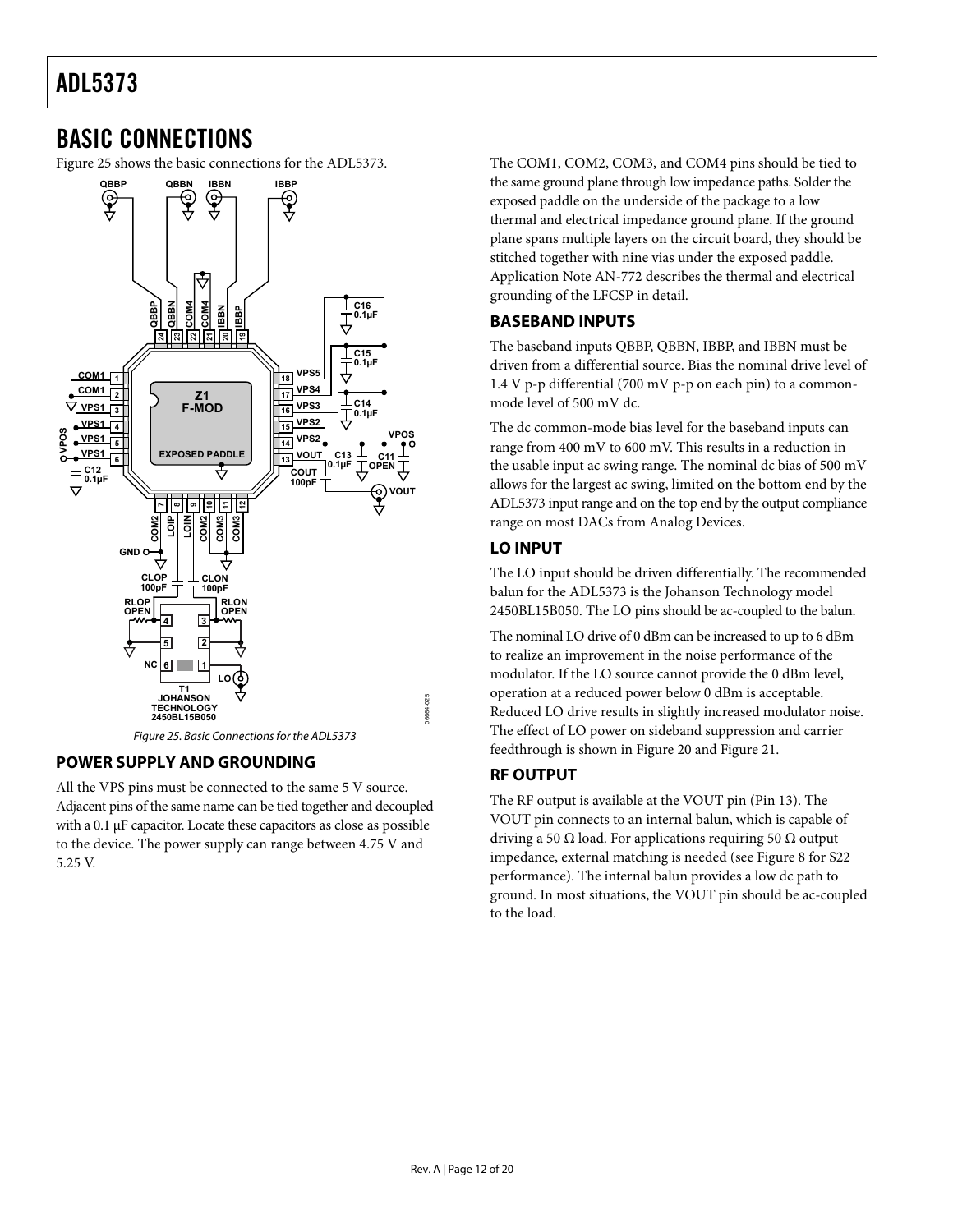#### <span id="page-12-0"></span>**OPTIMIZATION**

The carrier feedthrough and sideband suppression performance of the ADL5373 can be improved by using optimization techniques.

#### **Carrier Feedthrough Nulling**

Carrier feedthrough results from minute dc offsets that occur between each of the differential baseband inputs. In an ideal modulator, the quantities ( $V<sub>IOPP</sub> - V<sub>IOPN</sub>$ ) and ( $V<sub>QOPP</sub> - V<sub>QOPN</sub>$ ) are equal to zero, which results in no carrier feedthrough. In a real modulator, those two quantities are nonzero and, when mixed with the LO, they result in a finite amount of carrier feedthrough. The ADL5373 is designed to provide a minimal amount of carrier feedthrough. Should even lower carrier feedthrough levels be required, minor adjustments can be made to the  $(V_{IOPP} - V_{IOPN})$ and ( $V_{\text{OOPP}} - V_{\text{OOPN}}$ ) offsets. The I-channel offset is held constant while the Q-channel offset is varied until a minimum carrier feedthrough level is obtained. The Q-channel offset required to achieve this minimum is held constant, while the offset on the I-channel is adjusted until a new minimum is reached. Through two iterations of this process, the carrier feedthrough can be reduced to as low as the output noise. The ability to null is sometimes limited by the resolution of the offset adjustment. [Figure 26](#page-12-1) shows the relationship of carrier feedthrough vs. dc offset as null.

<span id="page-12-4"></span><span id="page-12-2"></span>

Figure 26. Carrier Feedthrough vs. DC Offset Voltage at 2500 MHz

<span id="page-12-3"></span><span id="page-12-1"></span>Note that throughout the nulling process, the dc bias for the baseband inputs remains at 500 mV. When no offset is applied,

 $V_{IOPP} = V_{IOPN} = 500$  mV, or  $V_{IOPP} - V_{IOPN} = V_{IOS} = 0$  V

When an offset of  $+V_{IOS}$  is applied to the I-channel inputs,

 $V_{IOPP} = 500 \text{ mV} + V_{IOS}/2$ , and *V<sub>IOPN</sub>* = 500 m*V* − *V<sub>IOS</sub>*/2, such that  $V_{IOPP} - V_{IOPN} = V_{IOS}$ 

The same applies to the Q channel.

It is often desirable to perform a one-time carrier null calibration. This is usually performed at a single frequency. [Figure 27](#page-12-2) shows how carrier feedthrough varies with LO frequency over a range of ±100 MHz on either side of a null at 2600 MHz.



#### Figure 27. Carrier Feedthrough vs. Frequency After Nulling at 2600 MHz

#### **Sideband Suppression Optimization**

Sideband suppression results from relative gain and relative phase offsets between the I channel and Q channel and can be suppressed through adjustments to those two parameters. [Figure 28](#page-12-3) illustrates how sideband suppression is affected by the gain and phase imbalances.



Figure 28. Sideband Suppression vs. Quadrature Phase Error for Various Quadrature Amplitude Offsets

[Figure 28](#page-12-3) underlines the fact that adjusting only one parameter improves the sideband suppression only to a point, unless the other parameter is also adjusted. For example, if the amplitude offset is 0.25 dB, improving the phase imbalance better than 1° does not yield any improvement in the sideband suppression. For optimum sideband suppression, an iterative adjustment between phase and amplitude is required.

The sideband suppression nulling can be performed either through adjusting the gain for each channel or through the modification of the phase and gain of the digital data coming from the digital signal processor.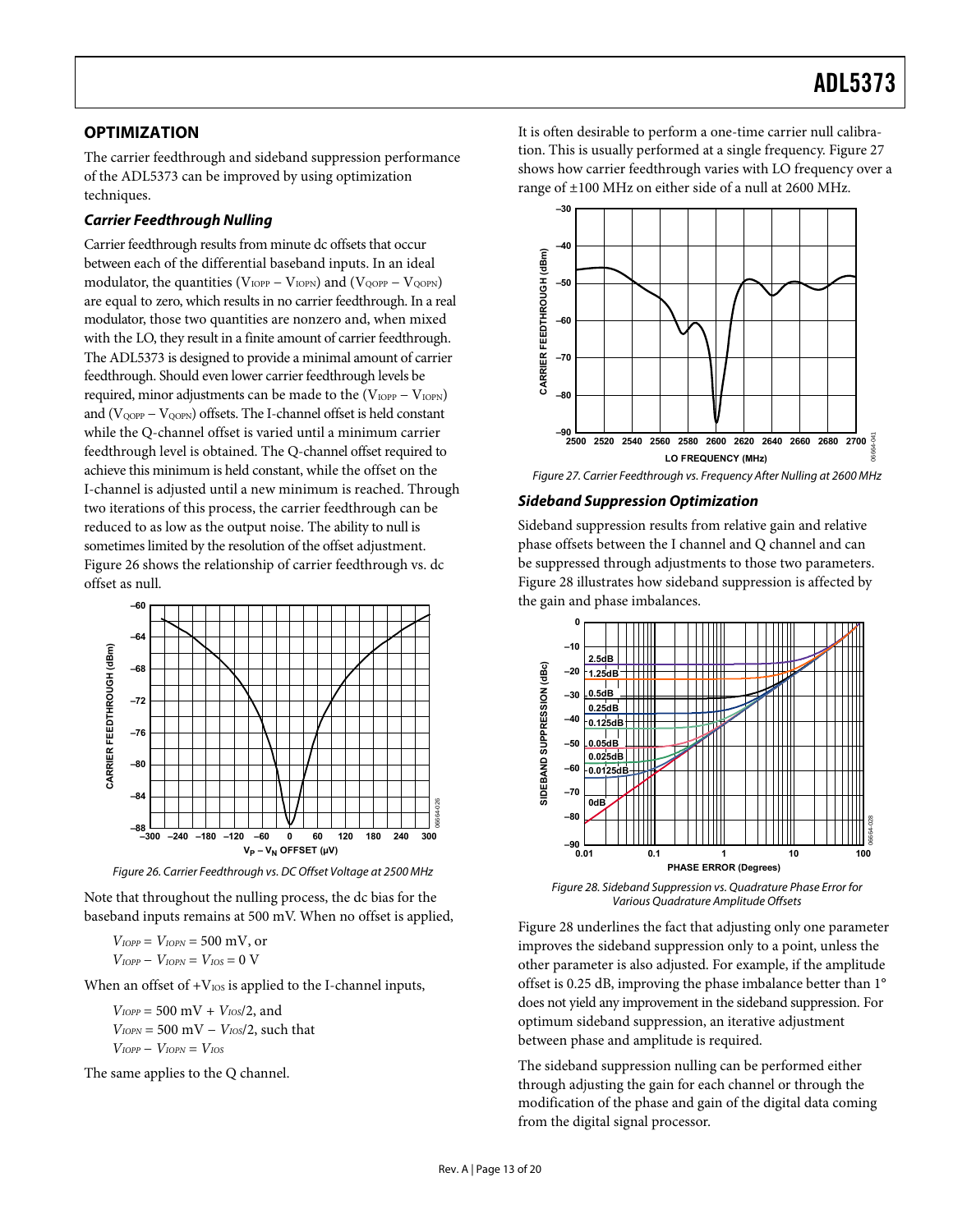### <span id="page-13-0"></span>APPLICATIONS INFORMATION **DAC MODULATOR INTERFACING**

The ADL5373 is designed to interface with minimal components to members of the Analog Devices family of DACs. These DACs feature an output current swing from 0 mA to 20 mA, and the interface described in this section can be used with any DAC that has a similar output.

#### **Driving the ADL5373 with a TxDAC®**

An example of the interface using the [AD9779](http://www.analog.com/AD9779) TxDAC is shown in [Figure 29](#page-13-1). The baseband inputs of the ADL5373 require a dc bias of 500 mV. The average output current on each of the outputs of the [AD9779](http://www.analog.com/AD9779) is 10 mA. Therefore, a single 50  $\Omega$  resistor to ground from each of the DAC outputs results in an average current of 10 mA flowing through each of the resistors, thus producing the desired 500 mV dc bias for the inputs to the ADL5373.

<span id="page-13-2"></span>

<span id="page-13-1"></span>

The [AD9779](http://www.analog.com/AD9779) output currents have a swing that ranges from 0 mA to 20 mA. With the 50  $\Omega$  resistors in place, the ac voltage swing going into the ADL5373 baseband inputs ranges from 0 V to 1 V. A full-scale sine wave out of the [AD9779](http://www.analog.com/AD9779) can be described as a 1 V p-p single-ended (or 2 V p-p differential) sine wave with a 500 mV dc bias.

#### <span id="page-13-5"></span><span id="page-13-4"></span><span id="page-13-3"></span>**LIMITING THE AC SWING**

There are situations in which it is desirable to reduce the ac voltage swing for a given DAC output current. This can be achieved through the addition of another resistor to the interface. This resistor is placed in the shunt between each side of the differential pair, as shown in [Figure 30](#page-13-2). It has the effect of reducing the ac swing without changing the dc bias already established by the 50  $\Omega$  resistors.



of a Shunt Resistor Between a Differential Pair

The value of this ac voltage swing limiting resistor is chosen based on the desired ac voltage swing. [Figure 31](#page-13-3) shows the relationship between the swing limiting resistor and the peakto-peak ac swing that it produces when 50  $\Omega$  bias setting resistors are used.



Figure 31. Relationship Between the AC Swing Limiting Resistor and the Peak-to-Peak Voltage Swing with 50 Ω Bias Setting Resistors

#### **FILTERING**

06664-029

It is necessary to low-pass filter the DAC outputs to remove images when driving a modulator. The interface for setting up the biasing and ac swing that was described in the [Limiting the](#page-13-4)  [AC Swing](#page-13-4) section lends itself well to the introduction of such a filter. The filter can be inserted between the dc bias setting resistors and the ac swing limiting resistor, which establishes the input and output impedances for the filter.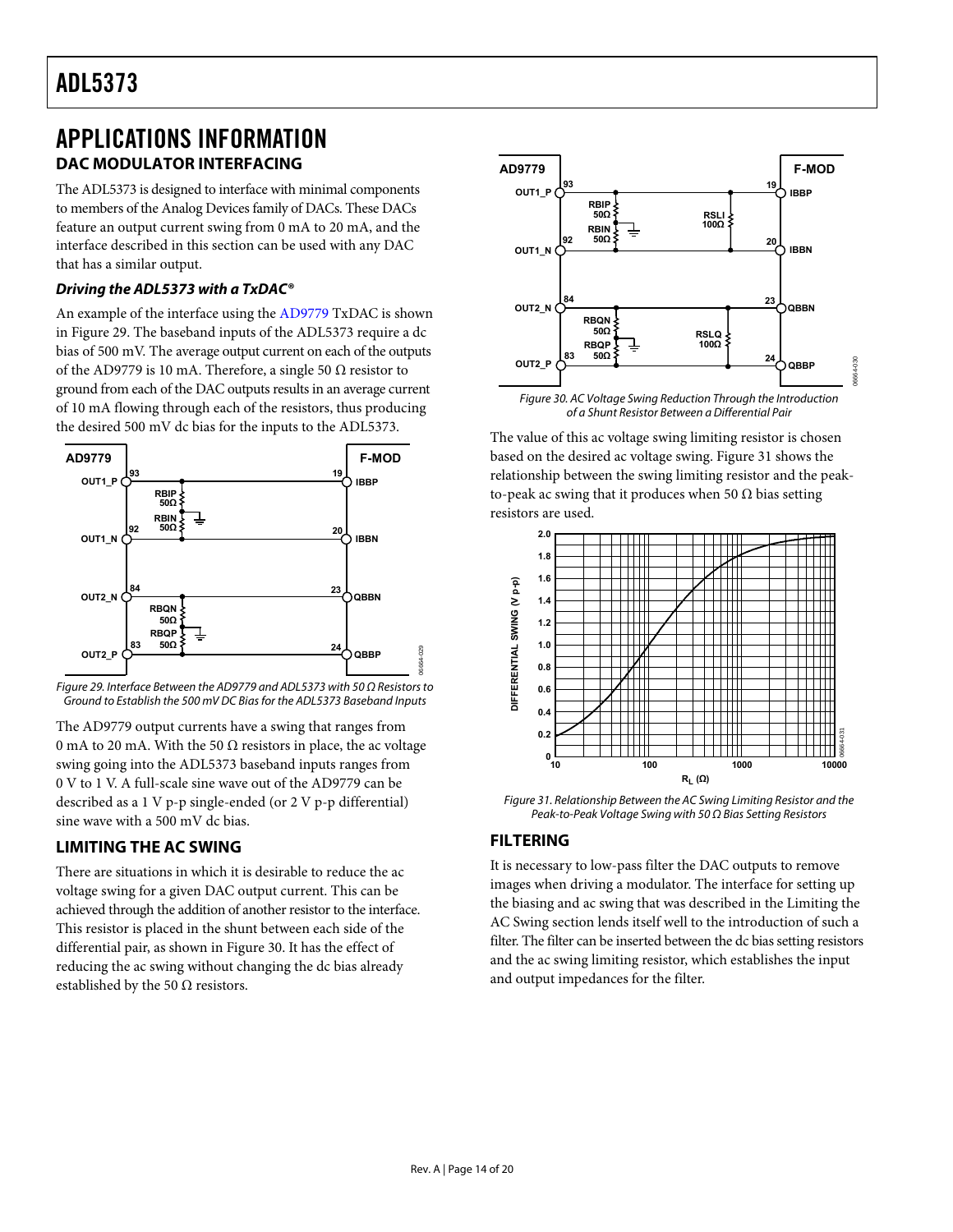<span id="page-14-0"></span>An example is shown in [Figure 32](#page-14-1) with a third-order, Bessel low-pass filter with a 3 dB frequency of 10 MHz. Matching input and output impedances makes the filter design easier, so the shunt resistor chosen is 100 Ω, producing an ac swing of 1 V p-p differential. The frequency response of this filter is shown in [Figure 33](#page-14-2).





<span id="page-14-3"></span><span id="page-14-1"></span>

#### <span id="page-14-2"></span>**USING THE AD9779 AUXILIARY DAC FOR CARRIER FEEDTHROUGH NULLING**

<span id="page-14-4"></span>The [AD9779](http://www.analog.com/AD9779) features an auxiliary DAC that can be used to inject small currents into the differential outputs for each main DAC channel. This feature can be used to produce the small offset voltages necessary to null out the carrier feedthrough from the modulator. [Figure 34](#page-14-3) shows the interface required to use the auxiliary DACs, which adds four resistors to the interface.



#### **WiMAX OPERATION**

06664-032

[Figure 35](#page-14-4) shows the first and second adjacent channel power ratios (10 MHz offset and 20 MHz offset), and the 30 MHz offset noise floor vs. output power for a 10 MHz 1024-OFDMA waveform at 2600 MHz.



Figure 35. Adjacent and Alternate Channel Power Ratios and 30 MHz Offset Noise Floor vs. Channel Power for a 10 MHz 1024-OFDMA Waveform at 2600 MHz; LO Power = 0 dBm

[Figure 35](#page-14-4) illustrates that optimal performance is achieved when the output power from the modulator is −10 dBm or greater. The noise floor rises with increasing output power, but at less than half the rate at which ACPR degrades. Therefore, operating at powers greater than −10 dBm can improve the signal-tonoise ratio.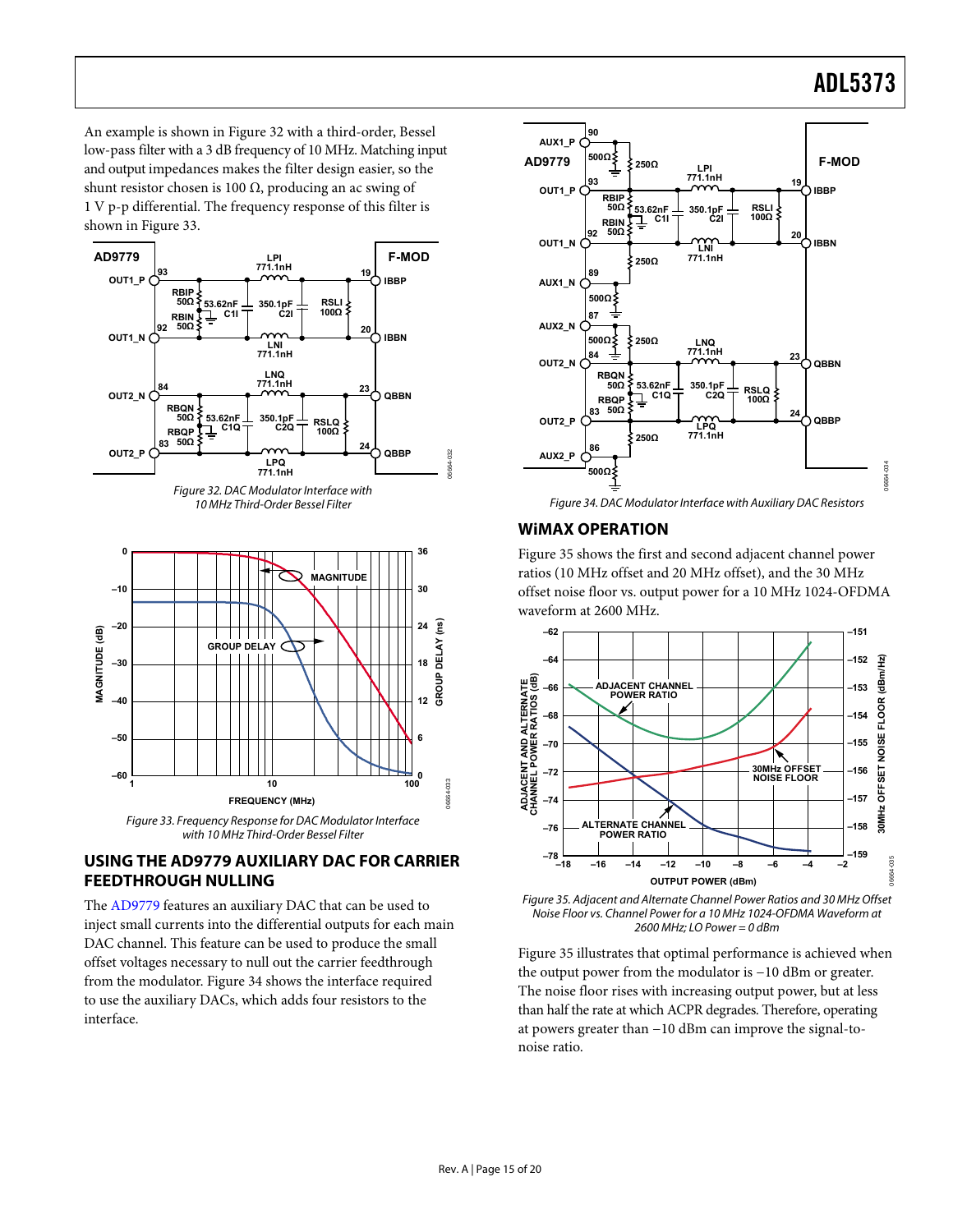<span id="page-15-0"></span>[Figure 36](#page-15-1) shows the error-vector magnitude (EVM) vs. output power for a 10 MHz, 1024-OFDMA waveform at 2600 MHz.

<span id="page-15-4"></span>

Figure 36. Error Vector Magnitude (EVM) vs. Output Power for 10 MHz, 1024-OFDMA Waveform at 2600 MHz; LO Power = 0 dBm

#### <span id="page-15-1"></span>**LO GENERATION USING PLLs**

Analog Devices has a line of PLLs that can be used for generating the LO signal. [Table 4](#page-15-2) lists the PLLs together with their maximum frequency and phase noise performance.

#### **Table 4. Analog Devices PLL Selection Table**

<span id="page-15-5"></span><span id="page-15-2"></span>

| TWORE IN TERRITOR D'UNIUDI DEL OUTUUR LA ROIU |                                    |                                                        |  |
|-----------------------------------------------|------------------------------------|--------------------------------------------------------|--|
| Part                                          | <b>Frequency</b><br>$f_{IN}$ (MHz) | Phase Noise @ 1 kHz Offset<br>and 200 kHz PFD (dBc/Hz) |  |
| ADF4110                                       | 550                                | $-91 @ 540 MHz$                                        |  |
| ADF4111                                       | 1200                               | $-87$ @ 900 MHz                                        |  |
| ADF4112                                       | 3000                               | -90 @ 900 MHz                                          |  |
| ADF4113                                       | 4000                               | -91 @ 900 MHz                                          |  |
| ADF4116                                       | 550                                | $-89$ @ 540 MHz                                        |  |
| <b>ADF4117</b>                                | 1200                               | $-87$ @ 900 MHz                                        |  |
| ADF4118                                       | 3000                               | -90 @ 900 MHz                                          |  |

The [ADF4360](http://www.analog.com/adf4360) comes as a family of chips, with nine operating frequency ranges. A device is chosen depending on the local oscillator frequency required. Although the use of the integrated synthesizer may come at the expense of slightly degraded noise performance from the ADL5373, it can be a cheaper alternative to a separate PLL and VCO solution. [Table 5](#page-15-3) shows the options available.

#### **Table 5. [ADF4360](http://www.analog.com/adf4360) Family Operating Frequencies**

<span id="page-15-3"></span>

| Part      | <b>Output Frequency Range (MHz)</b> |
|-----------|-------------------------------------|
| ADF4360-0 | 2400 to 2725                        |
| ADF4360-1 | 2050 to 2450                        |
| ADF4360-2 | 1850 to 2150                        |
| ADF4360-3 | 1600 to 1950                        |
| ADF4360-4 | 1450 to 1750                        |
| ADF4360-5 | 1200 to 1400                        |
| ADF4360-6 | 1050 to 1250                        |
| ADF4360-7 | 350 to 1800                         |
| ADF4360-8 | 65 to 400                           |

#### **TRANSMIT DAC OPTIONS**

The [AD9779](http://www.analog.com/AD9779) recommended in the previous sections of this data sheet is not the only DAC that can be used to drive the ADL5373. There are other appropriate DACs, depending on the level of performance required. [Table 6](#page-15-4) lists the dual TxDACs offered by Analog Devices.

#### **Table 6. Dual TxDAC Selection Table**

| Part   | <b>Resolution (Bits)</b> | <b>Update Rate (MSPS Minimum)</b> |  |  |  |
|--------|--------------------------|-----------------------------------|--|--|--|
| AD9709 | 8                        | 125                               |  |  |  |
| AD9761 | 10                       | 40                                |  |  |  |
| AD9763 | 10                       | 125                               |  |  |  |
| AD9765 | 12                       | 125                               |  |  |  |
| AD9767 | 14                       | 125                               |  |  |  |
| AD9773 | 12                       | 160                               |  |  |  |
| AD9775 | 14                       | 160                               |  |  |  |
| AD9777 | 16                       | 160                               |  |  |  |
| AD9776 | 12                       | 1000                              |  |  |  |
| AD9778 | 14                       | 1000                              |  |  |  |
| AD9779 | 16                       | 1000                              |  |  |  |

All DACs listed have nominal bias levels of 0.5 V and use the same simple DAC modulator interface that is shown in [Figure 32.](#page-14-1)

#### **MODULATOR/DEMODULATOR OPTIONS**

[Table 7](#page-15-5) lists other Analog Devices modulators and demodulators.

#### **Table 7. Modulator/Demodulator Options**

| Part No.       | Modulator/<br>Demodulator | <b>Frequency</b><br>Range (MHz) | Comments        |
|----------------|---------------------------|---------------------------------|-----------------|
| AD8345         | Modulator                 | 140 to 1000                     |                 |
| AD8346         | Modulator                 | 800 to 2500                     |                 |
| AD8349         | Modulator                 | 700 to 2700                     |                 |
| <b>ADL5390</b> | Modulator                 | 20 to 2400                      | <b>Fxternal</b> |
|                |                           |                                 | quadrature      |
| <b>ADL5385</b> | Modulator                 | 50 to 2200                      |                 |
| <b>ADL5370</b> | Modulator                 | 300 to 1000                     |                 |
| <b>ADL5371</b> | Modulator                 | 500 to 1500                     |                 |
| ADL5372        | Modulator                 | 1500 to 2500                    |                 |
| ADL5374        | Modulator                 | 3000 to 4000                    |                 |
| AD8347         | Demodulator               | 800 to 2700                     |                 |
| AD8348         | Demodulator               | 50 to 1000                      |                 |
| AD8340         | Vector modulator          | 700 to 1000                     |                 |
| AD8341         | Vector modulator          | 1500 to 2400                    |                 |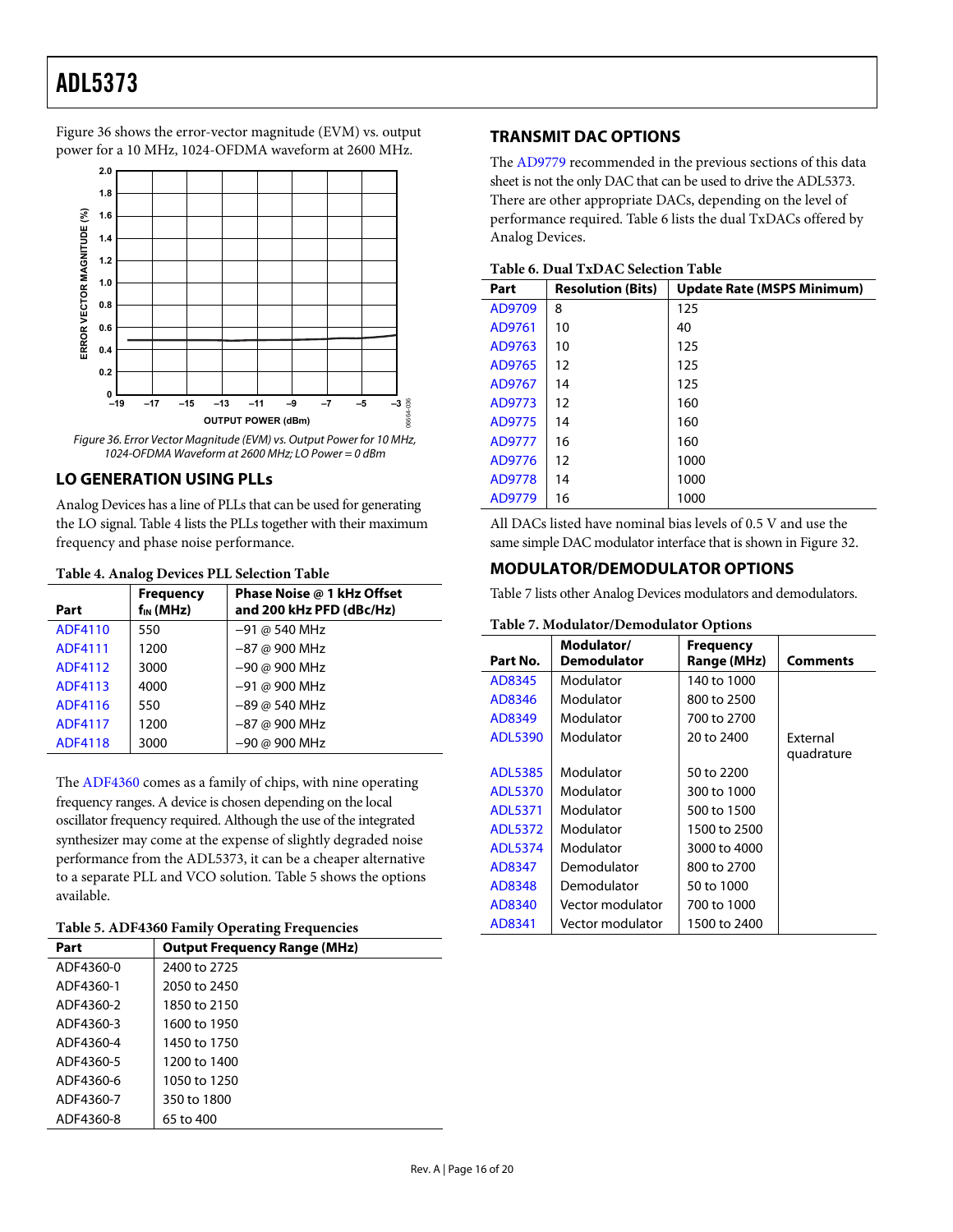### <span id="page-16-0"></span>EVALUATION BOARD

A populated RoHS-compliant evaluation board is available for evaluation of the ADL5373. The ADL5373 package has an exposed paddle on the underside. This exposed paddle must be soldered to the board (see the [Power Supply and Grounding](#page-11-2) section). The evaluation board has no components on the underside so heat can be applied to the underside for easy removal and replacement of the ADL5373.



Figure 37. ADL5373 Evaluation Board Schematic

|  |  |  | Table 8. Evaluation Board Configuration Options |  |
|--|--|--|-------------------------------------------------|--|
|--|--|--|-------------------------------------------------|--|

| Component                                                   | <b>Description</b>                                                                                                                             | <b>Default Condition</b>                                                                                          |
|-------------------------------------------------------------|------------------------------------------------------------------------------------------------------------------------------------------------|-------------------------------------------------------------------------------------------------------------------|
| <b>VPOS, GND</b>                                            | Power Supply and Ground Clip Leads.                                                                                                            | Not applicable                                                                                                    |
| RFPI, RFNI, RFPQ, RFNQ, CFPI,<br>CFNI, CFPQ, CFNQ, RTQ, RTI | Baseband Input Filters. These components can be used to<br>implement a low-pass filter for the baseband signals. See<br>the Filtering section. | RFNQ, RFPQ, RFNI, RFPI = 0 $\Omega$ (0402)<br>CFNQ, CFPQ, CFNI, CFPI = open (0402)<br>$RTQ$ , $RTI = open (0402)$ |

06664-037



Figure 38. Evaluation Board Layout, Top Layer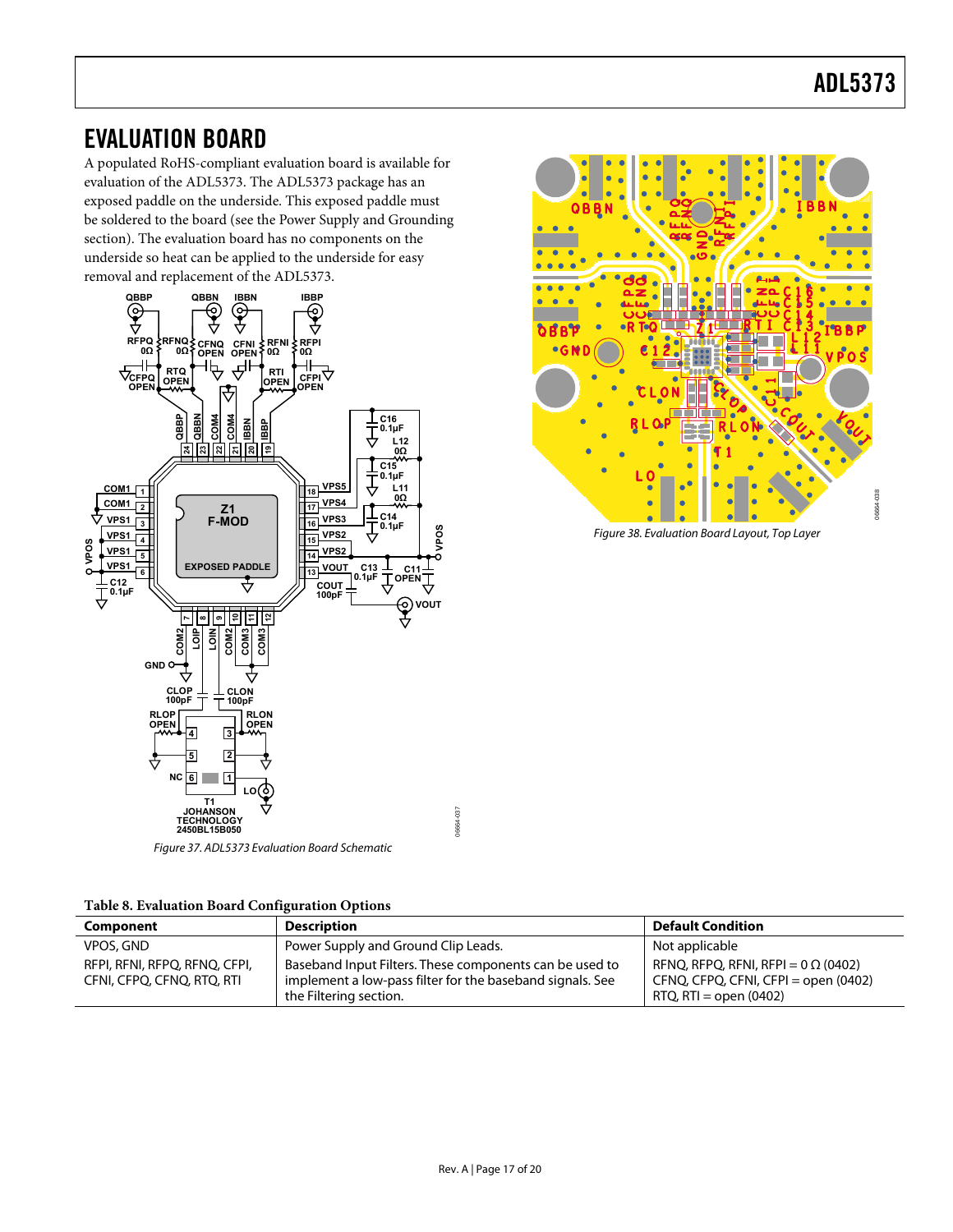### <span id="page-17-0"></span>CHARACTERIZATION SETUP



Figure 39. Characterization Bench Setup

<span id="page-17-1"></span>The primary setup used to characterize the ADL5373 is shown in [Figure 39](#page-17-1). This setup was used to evaluate the product as a single-sideband modulator. The Aeroflex signal generator supplied the LO and differential I and Q baseband signals to the device under test, DUT. The typical LO drive was 0 dBm. The I-channel is driven by a sine wave, and the Q-channel is driven by a cosine wave. The lower sideband is the single-sideband (SSB) output.

The majority of characterization for the ADL5373 was performed using a 1 MHz sine wave signal with a 500 mV common-mode voltage applied to the baseband signals of the DUT. The baseband signal path was calibrated to ensure that the  $V_{\text{IOS}}$  and  $V_{\text{QOS}}$ offsets on the baseband inputs were minimized, as close as possible, to 0 V before connecting to the DUT.

06664-039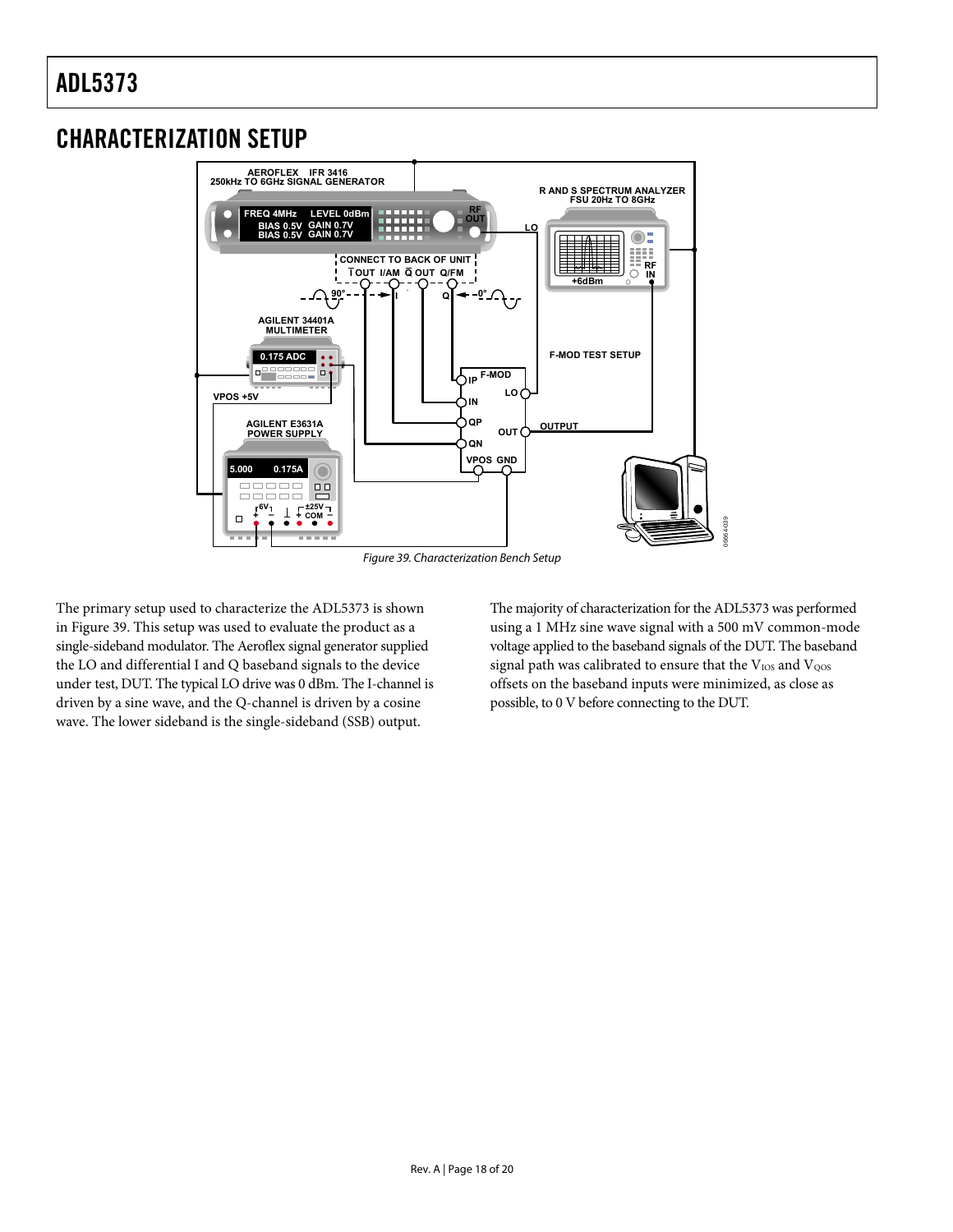

Figure 40. Setup for Baseband Frequency Sweep and Undesired Sideband Nulling

<span id="page-18-0"></span>The setup used to evaluate baseband frequency sweep and undesired sideband nulling of the ADL5373 is shown in [Figure 40](#page-18-0). The interface board has circuitry that converts the single-ended I input and Q input from the arbitrary function generator to differential I and Q baseband signals with a dc bias of 500 mV.

Undesired sideband nulling was achieved through an iterative process of adjusting amplitude and phase on the Q-channel. See the [Sideband Suppression Optimization](#page-12-4) section for detailed information on sideband nulling.

06664-040